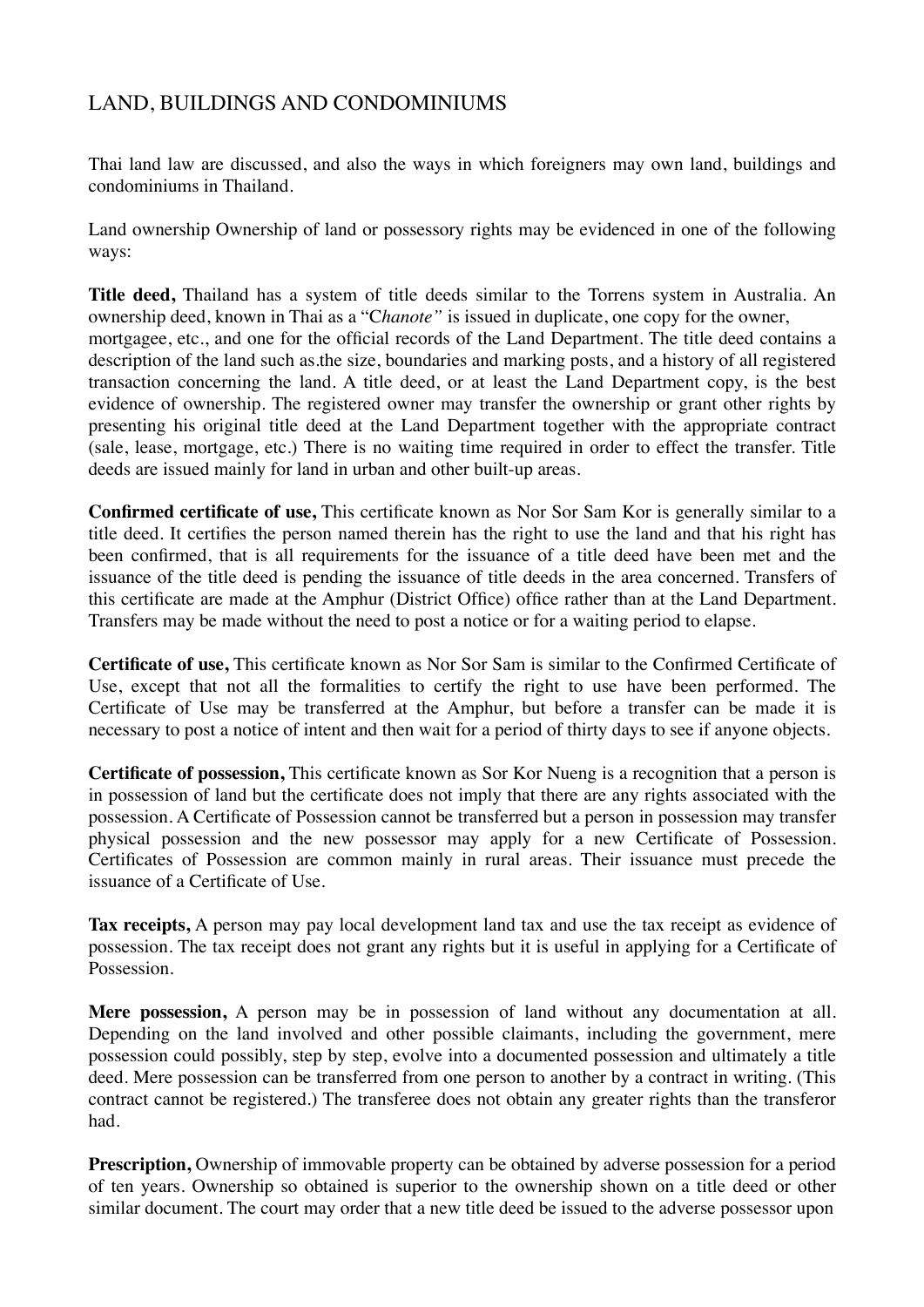adequate proof. Ownership, however, cannot be obtained by adverse possession to state property within the public domain.

**Preliminary contracts of sale,** Contracts to transfer immovable property at some future date are specifically enforceable; however, these contracts generally cannot be registered and so it is possible for the seller, in the interim, to transfer good title to some third party. There is thus little protection for would be buyers who enter into contracts to purchase immovable property in the event that the seller

becomes insolvent or sells to someone else.

**Transferring ownership,** Ownership is normally transferred by a contract in writing made before the appropriate official at the Land Department or the Amphur. The transaction is recorded on the title deed or other document and copies of the supporting documents such as the contract for sale, lease or mortgage are kept in the official records. With respect to land, the purchaser, if a natural person, must prove that he has the right to acquire it by proving his Thai nationality. For example, if the purchaser's father was not Thai, the purchaser may have to show documents concerning his Thai military service. Thai women with foreign fathers may have to prove that they are not buying the land for their fathers.

**Foreign ownership,** The law generally restricts the right of foreigners to buy or own land unless there is a treaty allowing such ownership or the foreigner has received special permission. All treaties allowing foreigners to buy or own land have been abrogated. Foreign ownership of land is currently possible in the following cases:

. The Board of Investment and the Industrial Estates Authority of Thailand has power to permit promoted companies to own land for the purpose of the promoted business.

. Permission for land ownership may also be granted to petroleum concessionaires under the PetroleumAct, for use in approved projects.

. Banks and financial institutions that have become foreign owned with Bank of Thailand consent may own land, or acquire land through a debt restructuring process, on the same basis as similar Thai-owned institutions.

. A foreigner who invests at least 40 million Baht in authorized securities in Thailand, may be granted permission to purchase up to one Rai (roughly 1600 square meters) of land for residential purposes.

. Property funds licensed by the Securities Exchange Commission, may have all their units owned by foreigners. Such property funds are subject to minimum investment and other requirements.

**Practice of the Land Department,** Foreigners sometimes buy land by using companies which are nominally majority Thai owned. Under the present law, a Thai company which is at least 51% Thai owned may buy land. In practice, the Land Department is reluctant to register transfers of land to any company which is more than 39% owned by foreigners.

In any case where a company has any foreign ownership or where there are foreign directors the Land Department may refuse to permit a transfer until it is satisfied that the Thai equity in the company is real and that the Thai shareholders are not nominees of foreign interests.

In this respect, the Land Department may investigate the Thai shareholders to see if they have the resources to purchase their shares. Such an inquiry may involve a request to see income tax returns. Cases in which foreigners own more than 39% of the shares are referred to the Director General of the Land Department.

## **Other rights in land**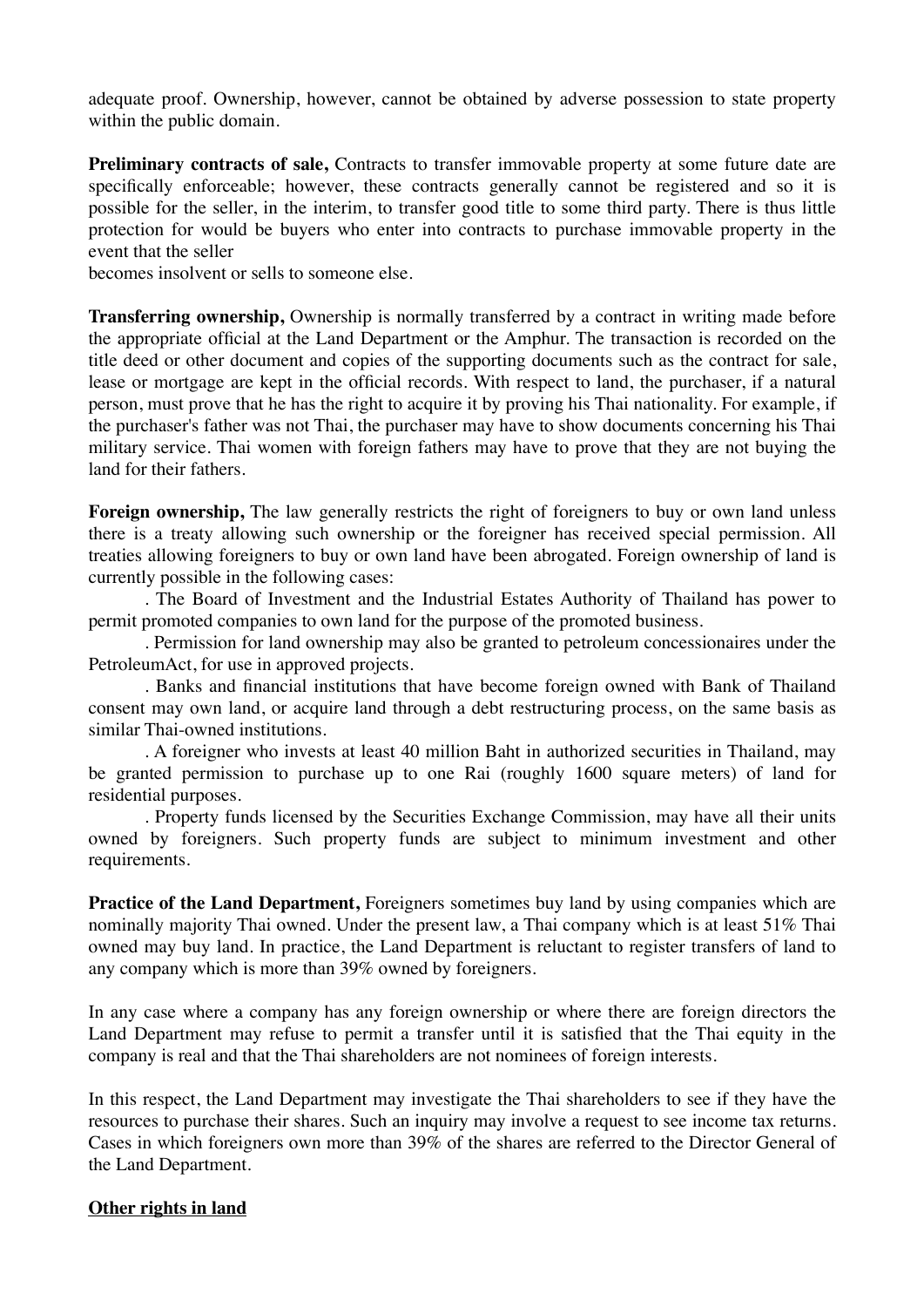**Leases,** Although foreigners usually may not buy land, they may lease land on a short or long term basis. Leases for up to three years may be entered into by simple contract and need not be registered. Leases for more than three years are valid for only three years unless the lease is registered on the Title Deed or the Certificate of Use. Leases for three years with an option to renew may in certain cases be treated as a lease for more than three years and the renewal option may not be valid unless the lease with the renewal option is registered.

Leases may in-general be granted for up to 30 years (or the life of either party) and where the lease is for a period of years it may provide for a renewal clause allowing the lease to be renewed for an additional period of up to 30 years. However, the renewal provision is not automatic, the parties must appear at the Land Department to register the renewal. There are court decisions which indicate that the renewal clause is personal to the landlord and so may not be binding on his heirs or successors.

It is also possible for a lease for industrial or commercial purposes to be granted for a term of up to 50 years, and this may also include an option to renew for a further 50 years. Th'e granting of such longer leases has not yet become popular in practice.

**Superficies,** This is a right granted by an owner of land in favor of another whereby the superficies is granted the right to own upon the land, buildings, other structures or plantations. It is similar to a lease and the rules concerning leases apply to superficies. Often, what many people believe is a lease is in fact a superficies.

**Usufruct,** This is a right granted by an owner of land in favor of a usufructuary whereby the usufructuary has the right to possess, use and enjoy the benefits of the property. Specially, a usufructuary normally has the right to exploit forests, mines and quarries. The rules concerning usufructs are similar to those concerning leases.

**Habitation,** This is a right to inhabit a building as a dwelling without paying rent. It may be granted for the life of the grantee or for a period of time not exceeding thirty years subject to the right to renew for an additional period of thirty years.The rules concerning habitations are generally similar to those concerning leases.

**Servitudes,** Immovable property may be subjected to various types of servitudes for the benefit of another immovable property. A servitude may, for example, consist of an easement giving access to a parcel of land or of the right not to have a tall building built on the subservient estate. Servitudes may be acquired by prescription but normally must be registered on the applicable title deeds. Servitudes by necessity also exist in favor of parcels of land to which there would otherwise be no access or unduly difficult access.

**Charges,** An immovable property may be subjected to a charge entitling the beneficiary to a periodic performance out of such property or to a specified use and enjoyment thereof. A charge may be created for the life of the beneficiary or for a period of thirty years subject to a right to renew for an additional period of thirty years.

**Mortgages,** A mortgage may be granted by an owner in favor of a person, bank or financial institution to secure the performance of any obligation. While there is no law restricting the right of foreigners to receive mortgages on land, the Land Department normally does not allow foreign individuals to register such mortgages as it deems that such mortgages may be a subterfuge for the foreigner owning the land. Foreign banks, however, are permitted to register mortgages.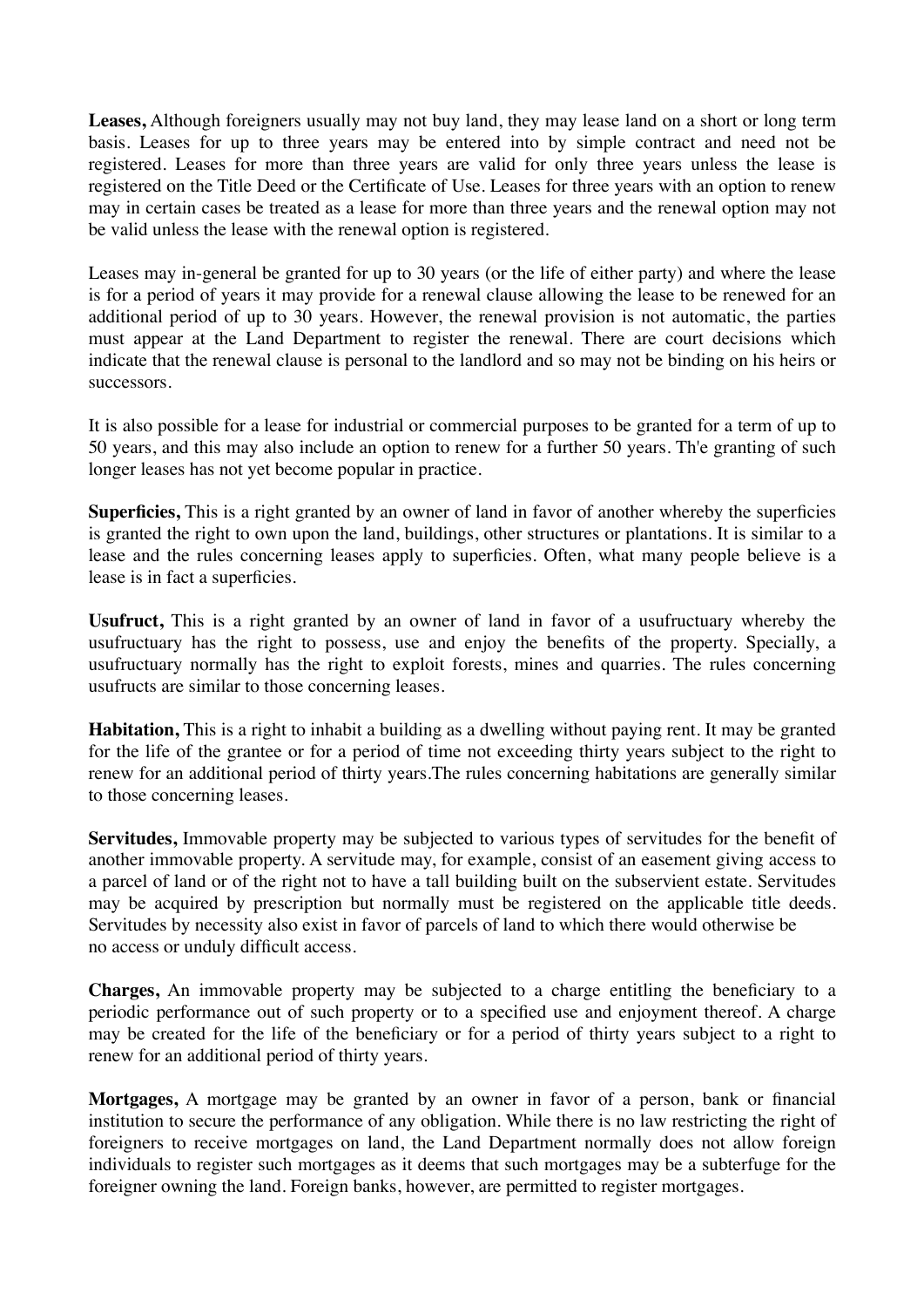For residents ofThailand, only individuals and licensed banks and finance companies can take mortgages where the mortgage finances the construction or purchase of the immovable property. But any company can take a mortgage to secure trading debts or other obligations.

**Buildings and apartments,** It is common in Thailand for buildings to be owned separately from the land. As there are no nationality restrictions on owning buildings, it is common for foreigners to lease land for their factories or other buildings. The ownership of buildings may be transferred at the Land Department or Amphur at the same time that the ownership of the land covered by a Title Deed or Confirmed Certificate of Use is transferred. Otherwise, the ownership may be transferred at the Amphur and then only after notice of the proposed transfer is posted and 30 days elapse without objection.

Apartments may be leased in the same manner as buildings but cannot be owned separately from the whole building.

Leasing arrangements are often structured by the preparation of several, rather than a single document. As there is Land and House tax of 12.5% on the gross rental derived from renting out land and buildings, landlords in order to minimize their taxes often prepare three separate contracts.

The first agreement will be a lease of the apartment or building. The rent is subject to 12..5% Land and House Tax. The other contracts to supply furniture or contents or to supply services are exempt from Land and House Tax but subject to Value Added Tax which is currently only 7%.

**Condominiums,** The rules concerning ownership of condominiums are similar to those concerning land. Condominium units have a form of title deed and ownership is transferred at the Land Department. Since each condominium unit carries with it a proportionate ownership of the land, foreign ownership of condominiums is strictly controlled.

Foreigners, both natural persons, foreign majority owned Thai companies and foreign companies, may own up to 49% of the area of a condominium project. For those who do not have resident permits there must be proof that foreign money was brought into Thailand to purchase the unit. Separate rules apply

to persons in BOI promoted companies and those with full residence permits.

Notwithstanding the above, condominium units may in any event be leased by foreigners in the same manner that they may lease land.

**Fees. stamp duty and tax,** The following are the fees, stamp duties and taxes due on the sale, lease or mortgage of land, buildings and condominiums:

**Fees on transfers of land,** The land transfer fee for transferring ownership to land, buildings or condominiums is 2% of the assessed value no matter what amount is declared. In addition there is a 0.5% stamp duty based on the receipt actually or constructively given for purchase price. The  $0.5\%$ stamp duty is based on the amount declared or the assessed amount whichever is higher. For those who sell land or buildings held for less than five years (less than one year if the owner has his

registered domicile at the place being sold) there is a specific business tax of 3.3% (this includes municipal tax) of the declared amount but if this tax is paid, then the 0.5% stamp duties referred to above is exempted.

For juristic persons that sell land, buildings and condominiums there is a 1% income tax withholding payable at the registration office. Full company income tax must be paid on the profit at